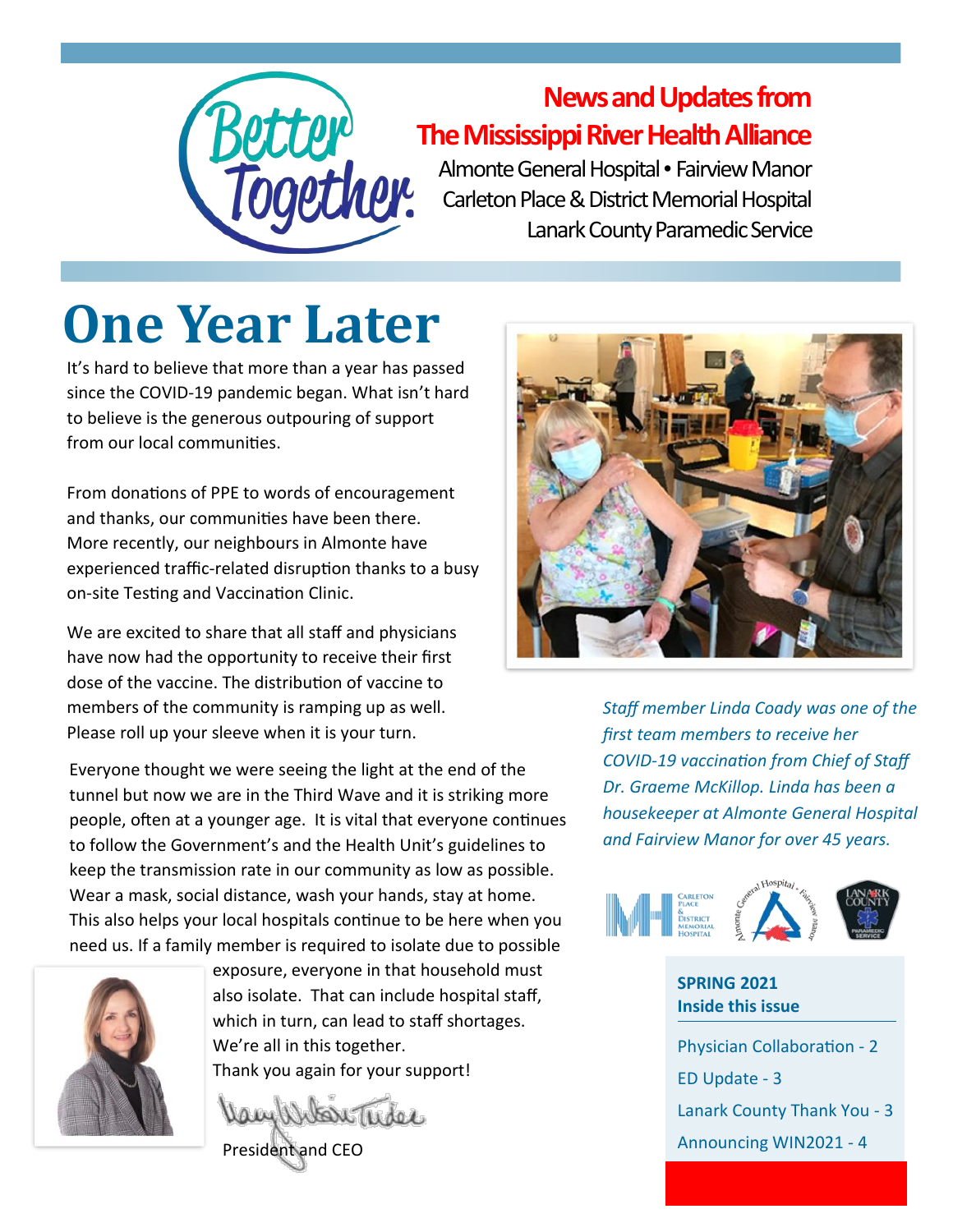



*CPDMH Chief of Staff Dr. Jamie Fullerton (above) & AGH/FVM Chief of Staff Dr. Graeme McKillop (below)*



# **Building Each Other Up**

Physicians at Almonte General Hospital (AGH) and Carleton Place & District Memorial Hospital (CPDMH) are coming together to care for local communities like never before. And the benefits are clear.

"I'm pretty enthusiastic," says Dr. Graeme McKillop, AGH/FVM Chief of Staff. "For me personally, COVID-19 was the turning point that brought us together out of necessity. We are only 10 kilometres apart, but we didn't know each other that well. Now we do."

CPDMH Chief of Staff Dr. Jamie Fullerton agrees. "Working together to prepare for and implement strategies to fight COVID-19 has been so rewarding. We've worked side-by-side."

The two Chiefs of Staff applaud the leadership of Dr. Karen Turcotte (from Almonte) and Dr. Steve Walker (from Carleton Place) and the collaboration between the two hospitals and their medical staffs in establishing the COVID-19 Assessment Centre in Almonte. Since March, the two hospitals have been partnering with Leeds Grenville and Lanark District Health Unit, the Lanark County Paramedic Service and the Ottawa Valley Family Health Team to operate the Public Health Unit's COVID-19 Vaccination Clinic in Almonte.

Now, physicians say they want to take that collaboration even further. Some physicians are now cross-credentialed at both hospitals. Recently, a common set of parameters for caring for patients in palliative care was developed and other procedures are being harmonized. And a new shared corporate goal speaks to the importance of increasing patient referrals between the two hospitals.

"We want to build each other up," sums up Dr. McKillop. "In doing so, we can help reduce duplication, learn from each other's differences, and seek those services at our sister hospital. There is a lot of potential and it may even attract new physicians to our region."

Dr. Fullerton says it's about providing the best care for each patient. "We want to look at services and see who is using what services and why - or why not. From there, we can create a robust list of services for our local communities. It's a great opportunity."

## **A Special Day**

January 28<sup>th</sup> was a happy day at Fairview Manor as residents received their first dose of the COVID-19 vaccine. The Public Health team was assisted by staff from the Lanark County Paramedic Service, Fairview Manor, and Almonte General Hospital.

"It was an amazing day, and we are so happy to help keep our residents safe ," noted Karen Buness, Director of Resident Care. The residents have now received their second dose of the vaccine. And rapid testing is in place for ongoing safety.



*Resident Drenda Smith (above) receives her vaccine. Thank you to the amazing vaccination team!*

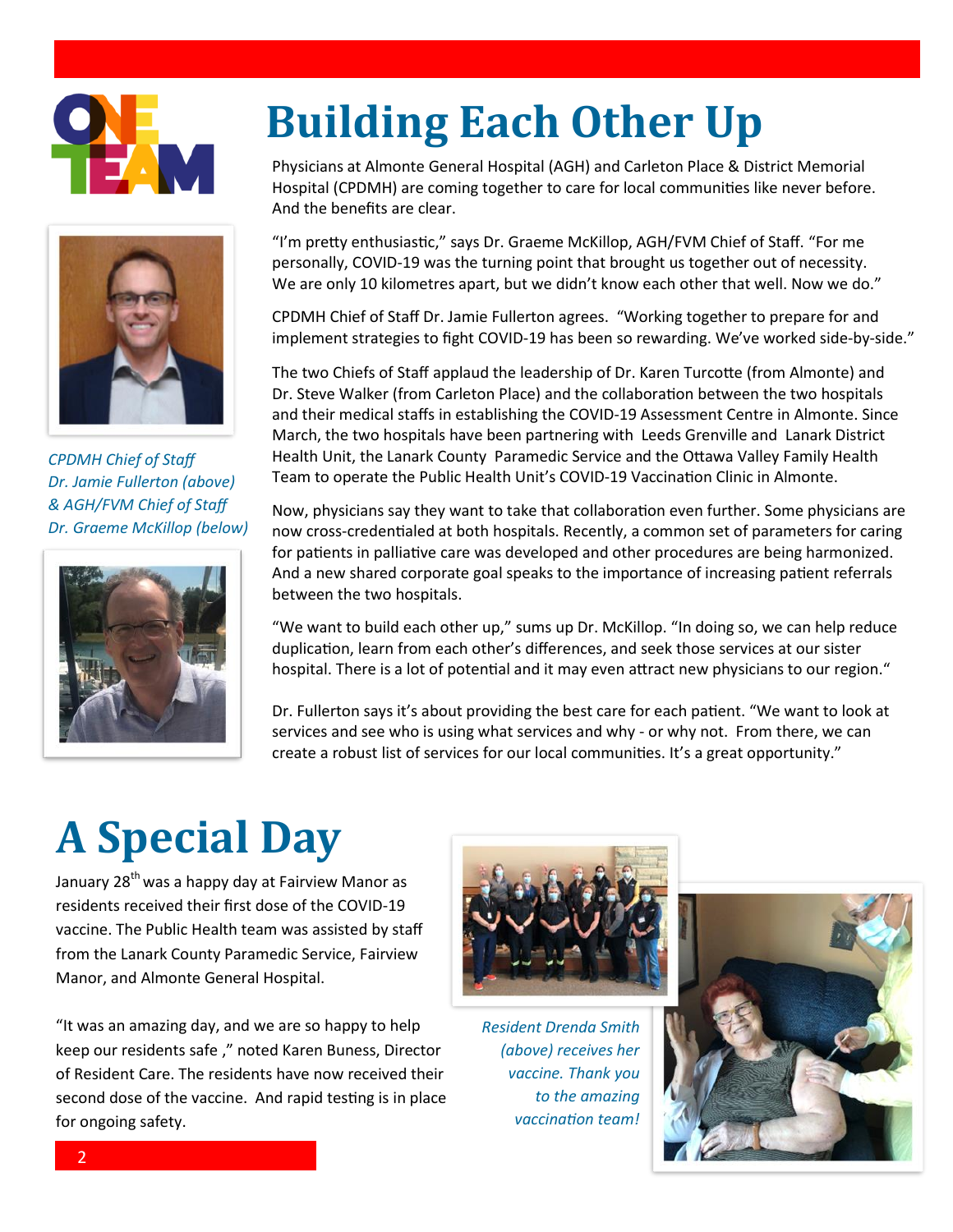#### **Planning Through A Pandemic**



CPDMH has received approval of the Stage 3.1 submission to the Ministry of Health for the new Emergency Department (ED). And more good news - Stage 3.2 is also complete.

"This is wonderful news for our community as we continue this detailed planning for the new Emergency Department," notes Board Chair Carol Anne Esnard. "Thank you to the Capital Projects Committee, as well as everyone working on this project, for their leadership and commitment – especially during the pandemic."

Focus groups with staff and physicians have been held to further discuss experiences over the past year. Chief of Emergency Dr. Marcia Spooner says these lessons will help to refine the overall plan: "We are excited to keep moving forward and to incorporate some of the learnings from the pandemic into the design. We know what is needed to ensure we are prepared for these types of situations in the future."

The Ministry has a five-stage planning process. Once Stage 3.2 is approved, the planning team will move on to Stage 4. This is the pre-construction phase where details drawings and contract documents for tender are drafted and approved.

## **In the Community**

The Lanark County Paramedic Services (LCPS) rolled out its mobile in-home vaccination program on March 18<sup>th</sup>.

Residents of Lanark County who meet the eligibility criteria can be referred to the program by their health care provider.

"This is a life-changing event for these residents. Some of them have not stepped out of their houses in over a year," says Janice Steele, Acting Commander for the Program.

The team also plays an integral role in COVID-19 testing, recently surpassing 32,000 swabs.





*Erica Ray (above) is one of the Community Paramedics offering in-home COVID-19 vaccines to vulnerable residents of Lanark County.*

## **Thank You!**

Thank you to Lanark County for a third annual gift of \$100,000 to each hospital. We are grateful to County Council for their recognition of the role communities play in ensuring that their local hospitals have the best equipment and facilities.

At Almonte General Hospital the money will be used to replace or purchase new medical equipment.

The Carleton Place & District Memorial Hospital gift will be allocated to the CPDMH Foundation's \$3 Million Comprehensive Capital Campaign in support of vital medical equipment purchases and the new Emergency Department.